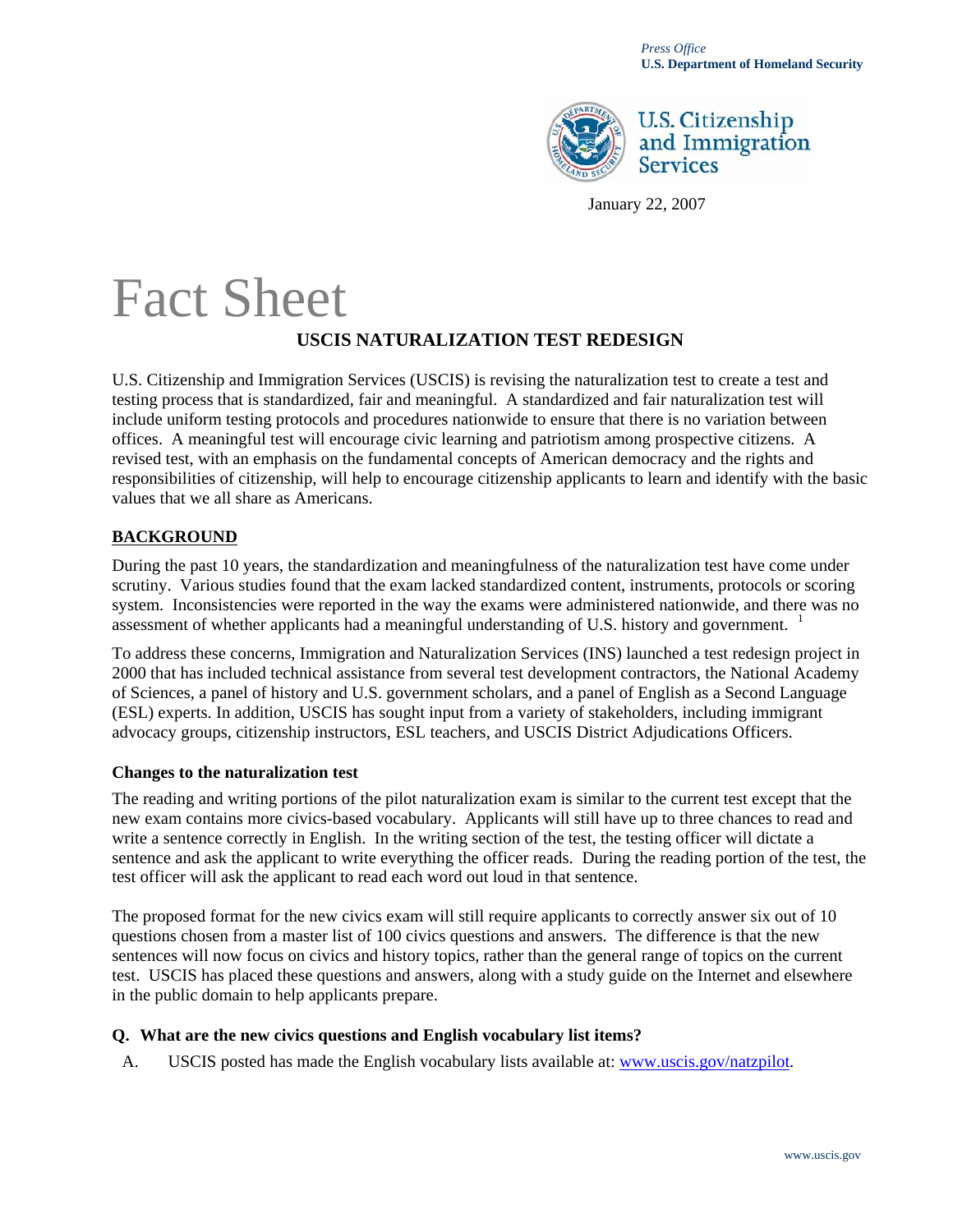#### **Q. How were the questions developed?**

*A. English Items.* A panel of English as a Second Language (ESL) and other test development experts chosen by the association of Teachers of English to Speakers of Other Languages (TESOL) developed the English items. The TESOL panel established an English language level for the test consistent with Department of Education reporting levels for adult basic education.

*Civics Items.* The TESOL panel also assisted in drafting and reviewing civics questions using a content framework identified by the Office of Citizenship from a review of government authorized civics and citizenship texts, the U.S. Department of Education's National Standards for Civics and Government, the current naturalization test, and the study guide developed by a panel of experts assembled by USCIS in 2004.

#### **Q. How are the new questions an improvement over the old questions?**

A. By weighing the questions on the new civics and U.S. history test we will ensure that all test forms are at the same cognitive and language level. By creating test forms at the same level of difficulty, we are ensuring that an applicant who goes for an interview in one city of the country has the same chance of passing the test as in any other city. The English vocabulary on the new test is also fairer because it is targeted at a language level consistent with the Department of Education reporting standards for the level required by Section 312 of the Immigration and Nationality Act. District Adjudication Officers are being trained to administer and score the naturalization tests in the same way nationwide to ensure uniform administration of the test.

 Applicants will receive a study guide on the new civics and U.S. history questions so they can deepen their knowledge and understanding of our Nation as they prepare for the exam. The new items will focus less on redundant and trivial questions based on rote memorization and will focus on concepts, such as the rights and responsibilities of citizenship. Some items on the current test fit those needs and required little content change, so several items from the current test will appear on the revised test. The range of acceptable answers to each question will also increase so that applicants can learn more about a topic and select from a wider range of acceptable answers. And finally, the reading and writing test will provide a tool for civic learning because the vocabulary list is civics-based.

#### **Q. How will the interview process change for applicants?**

A. The interview process will not change.

# **PILOT PROGRAM**

As part of the test redesign, USCIS will conduct a pilot program in ten cities beginning in February 2007 to ensure the agency has all the information necessary before the new test is fully implemented nationwide in 2008. During this pilot, USCIS will carefully analyze the new test questions to make certain that the questions are fair and work as they were intended. USCIS will also collect information about testing procedures, to include feedback from DAOs, to help refine the testing procedures and facilitate the smooth transition to the new naturalization exam.

# **Q. What will USCIS pilot?**

A. USCIS plans to pilot 142 U.S. history and government questions and approximately 36 reading and 36 writing items. The topic areas include principals of American democracy, system of government, rule of law, rights and responsibilities, American History, and geography. About half of the questions include rephrased versions of questions on the current test. All citizenship applicants in the 10 pilot areas who are scheduled for their naturalization test during the pilot will receive advance copies of the civics questions and the two lists of vocabulary for self-study. USCIS has also posted these study materials on the web at: [http://www.uscis.gov/natzpilot.](http://www.uscis.gov/natzpilot) The actual test will become available to the public.